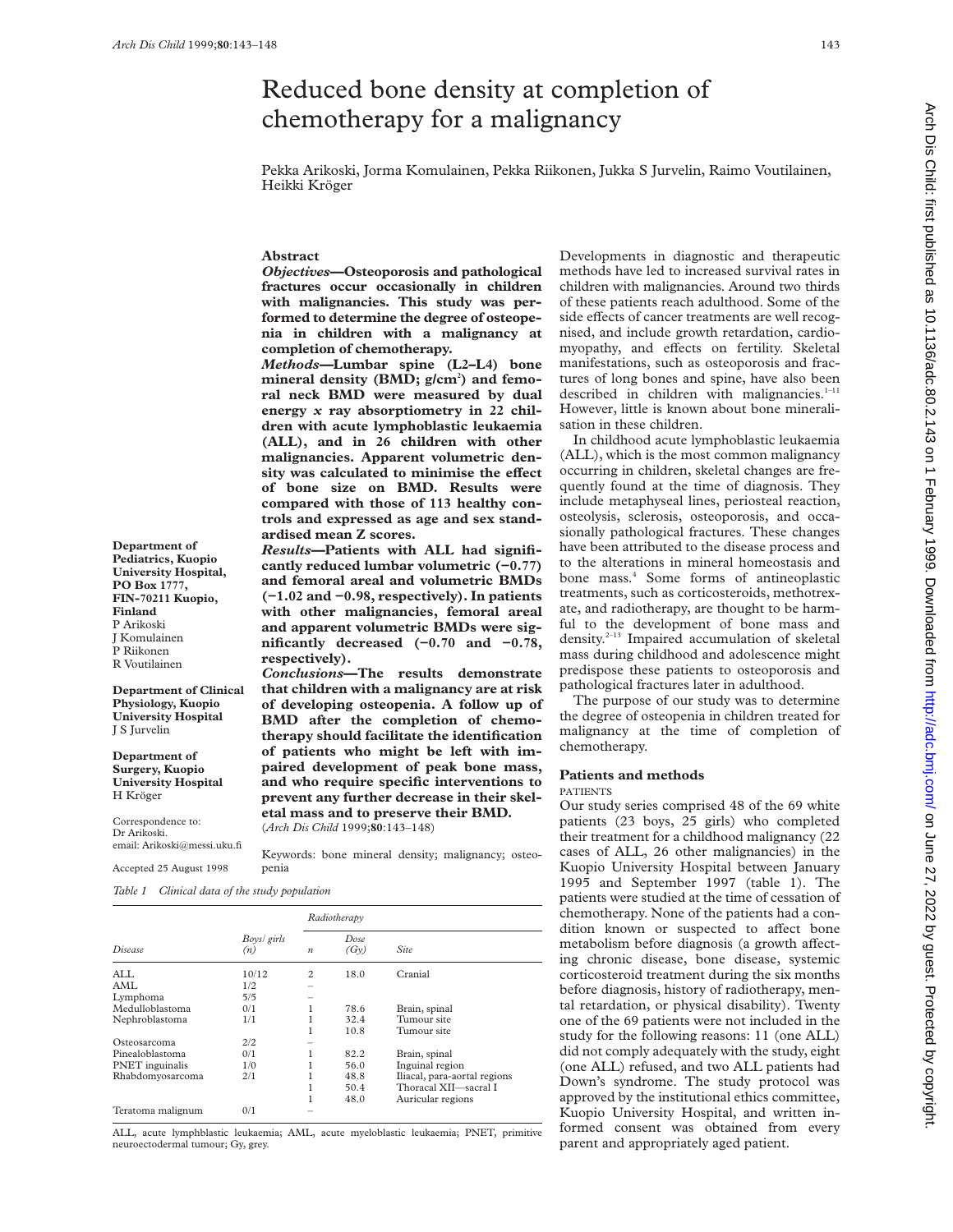|                                      | Acute lymphoblastic leukaemia<br>$(n = 22)$ | Other malignancy $(n = 26)$                              | Boys $(n = 23)$                         | Girls $(n = 25)$                         |
|--------------------------------------|---------------------------------------------|----------------------------------------------------------|-----------------------------------------|------------------------------------------|
| Age at diagnosis (years)             | $7.1$ (1.5 to 14.8)                         | $10.0$ (3.4 to 16.9)                                     | $9.5(1.5 \text{ to } 16.9)$             | 7.3 $(1.8 \text{ to } 14.5)$             |
| Age at study (years)                 | $9.3$ (3.6 to 16.9)                         | 11.2 (4.4 to 17.7)                                       | 11.1 $(3.6 \text{ to } 17.8)$           | $9.3$ (3.8 to 16.2)                      |
| Bone age (years)                     | $9.3$ (4.0 to 18.2)                         | 8.0 (3.5 to 18.2)                                        | 10.0 (4.4 to 18.2)                      | 8.6 (3.5 to 16.0)                        |
| Body mass index (kg/m <sup>2</sup> ) | 18.3 (13.9 to 27.3)                         | 17.2 (12.6 to 27.5)                                      | 19.1 (13.2 to 27.3)                     | 17.4 (12.6 to 27.5)                      |
| Relative height (SDS)                | $0.2$ (-1.2 to 3.4)                         | $-0.4$ ( $-3.0$ to 3.2)                                  | $-0.2$ ( $-2.4$ to 3.2)                 | $0.2$ (-3.0 to 3.4)                      |
| Duration of treatment (years)        | $2.0$ (1.8 to 2.5)                          | $0.6$ (0.3 to 2.0) $\ddagger$                            | $1.3(0.3 \text{ to } 2.5)$              | $1.3$ (0.3 to 2.5)                       |
| Days of hospitalisation              | 139.5 (89.0 to 210.0)                       | 93.0 (20.0 to 206.0)*                                    | 119.0 (20.0 to 195.0)                   | 119.0 (21.0 to 210.0)                    |
| Weeks on corticosteroids             | 11.0 $(9.0 \text{ to } 12.0)$               | 7.0 $(2.0 \text{ to } 18.0)$ <sup><math>\pm</math></sup> | $6.3$ (2.0 to 12.0)                     | 7.5 $(4.0 \text{ to } 18.0)$             |
| Doses                                |                                             |                                                          |                                         |                                          |
| Corticosteroids                      | 5.4 $(3.8 \text{ to } 9.0)$ (n = 22)        | 2.4 $(0.2 \text{ to } 5.0)$ $\downarrow$ (n = 11)        | 5.3 (0.6 to 5.4) ( $n = 15$ )           | 4.0 (0.2 to 9.0) ( $n = 18$ )            |
| Cyclophosphamide                     | 3.0 (3.0 to 30.0) ( $n = 17$ )              | 4.0 (0.04 to 82.0) ( $n = 15$ )                          | 3.0 $(0.1 \text{ to } 30.0)$ (n = 16)   | 3.6 (0.04 to 82.0) (n = 16)              |
| Cytarabine                           | 1.8 (0.08 to 396.0) ( $n = 18$ )            | 1.8 (0.6 to 62.1) <sup>+</sup> (n = 10)                  | 1.8 $(1.0 \text{ to } 40.3)$ $(n = 13)$ | 1.8 (0.08 to 396.0) ( $n = 15$ )         |
| Doxorubicin                          | $0.1$ (0.1 to 0.3) (n = 22)                 | $0.2$ (0.08 to 0.4) <sup>*</sup> (n = 23)                | $0.2$ (0.08 to 0.4) (n = 23)            | $0.2$ (0.1 to 0.3) (n = 22)              |
| Methotrexate                         | 45.0 (6.0 to 45.0) ( $n = 22$ )             | 20.0 (3.0 to $108.0$ )‡ (n = 11)                         | 45.0 (3.0 to 108.0) ( $n = 16$ )        | 40.0 (3.0 to 48.0) ( $n = 17$ )          |
| Vincristine                          | 28.0 (20.0 to 33.0) ( $n = 22$ )            | 14.8 $(1.4 \text{ to } 48.0)$ $(n = 14)$                 | 24.0 $(1.4 \text{ to } 46.0)$ (n = 17)  | 28.0 $(8.4 \text{ to } 48.0)$ $(n = 19)$ |
|                                      |                                             |                                                          |                                         |                                          |

*Table 2 Clinical characteristics and treatment data of the study population (n = 48)*

Values are median (range).

Chemotherapeutic agents as intravenous cumulative doses  $(g/m^2$ ; vincristine, mg/m<sup>2</sup>); corticosteroids as oral equivalent doses of prednisolone  $(g/m^2)$ .  $\tau_p \le 0.01$ ; †p < 0.001; ‡p < 0.0001; all compared with acute lymphoblastic leukaemia.

> The median (range) age at diagnosis was 8.4 (1.5–16.9) years and at completion of chemotherapy 10.2 (3.6–17.8) years. The median (range) duration of chemotherapy was 1.3 (0.3–2.5) years (table 2). Data on pubertal development were available for 43 patients of whom 26 (11 boys, 15 girls) were prepubertal and 17 (eight boys, nine girls) were pubertal. None of the patients in the study group had been diagnosed to have growth hormone deficiency or were treated with growth hormone.

> The ALL patients were treated according to the protocols of the Nordic Society of Pediatric Hematology and Oncology (NOPHO) based on the three risk groups of ALL: standard risk (two boys, three girls), intermediate risk (eight boys, five girls), and high risk (four girls). $^{14}$  15 The patients with a malignancy other than ALL were treated according to the international cancer protocols consisting of various multiagent chemotherapy regimens.<sup>16-22</sup> Table 2 presents data on the cumulative doses of antineoplastic agents used in both ALL and other malignancy groups (oral corticosteroids as equivalent doses of prednisolone, intravenous cyclophosphamide, cytarabine, doxorubicin, methotrexate, and vincristine). The duration of oral corticosteroid treatment was determined (table 2). Four patients with osteosarcomas had gone through a skeletal operation with prosthesis: three right femoral, one left tibial.

BONE MINERAL DENSITY

Areal bone mineral density (BMD; g/cm<sup>2</sup>) of the lumbar spine (L2–L4) and left femoral neck was measured by dual energy *x* ray absorptiometry (Lunar DPX; Lunar Radiation Corporation, Madison, Wisconsin, USA). Because of device based soft tissue requirements, femoral BMD was measured only for children above 7 years of age. The coefficient of variation for the spine is 0.8% and for the femoral neck  $2.3\%$ .<sup>23</sup> To minimise the effect of bone size on BMD values, bone apparent volumetric mineral density (BMDvol; g/cm**<sup>3</sup>** ) was calculated from the areal BMD values: lumbar BMDvol = BMD  $(g/cm^2) \times (4/(\pi \times \text{width of})$ measurement area in lumbar spine)); femoral BMDvol = BMD  $(g/cm^2) \times (4/\pi) \times$  (height of measurement area/measurement area of femoral neck).<sup>23</sup> The results were compared with those of 113 healthy Finnish controls (55 boys, 58 girls; age 3.5–18.9 years) and expressed as age and sex standardised Z scores (mean; 95% confidence intervals  $(CI)$ ).<sup>23 24</sup>

#### HORMONAL STATUS AND EVALUATION OF BONE AGE

Standard methods were used for the evaluation of serum hormonal status. Free thyroxine  $(n = 44)$  and thyrotropin  $(n = 45)$  were determined to exclude hypothyroidism. Luteinising hormone  $(n = 22)$ , testosterone in boys  $(n = 11)$ , and oestradiol in girls  $(n = 9)$  were determined for patients above 10 years of age



*Figure 1 (A) The areal lumbar (L2–L4) BMD values (g/cm2 ) in relation to age at the time of the study in the 22 male patients (closed squares). The* regression line of the lumbar BMD values (g/cm<sup>2</sup>) of the male controls (open squares) is shown. (B) The areal lumbar (L2–L4) BMD values (g/cm<sup>2</sup>) in *relation to age at the time of our study in the 25 female patients (closed circles). The regression line of the lumbar BMD values (g/cm2 ) of the female controls (closed circles) is shown.*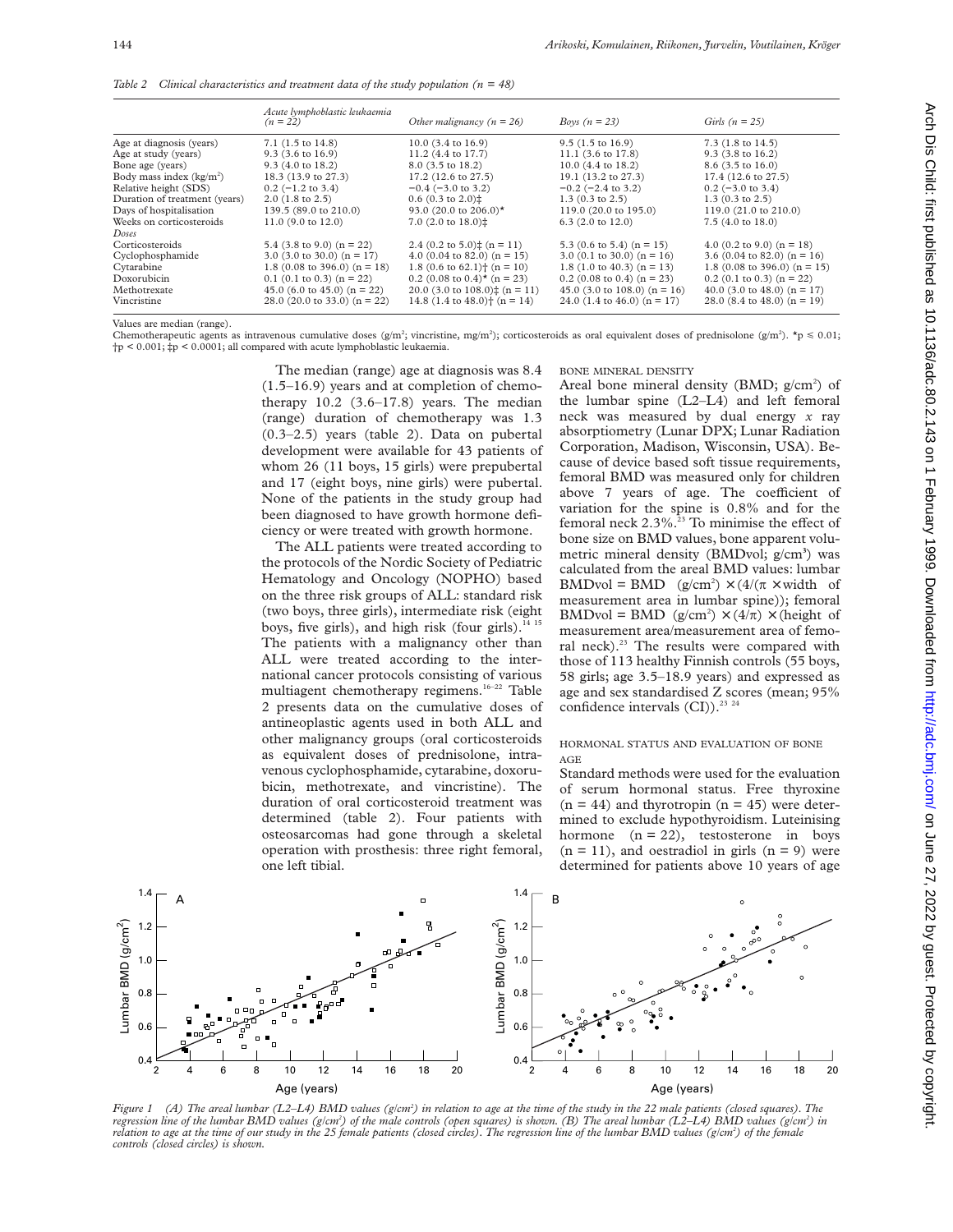

*Figure 2 (A) The areal femoral neck bone BMD values (g/cm2 ) in relation to age at the time of our study in the 14 male patients (closed squares). The* regression line of the femoral BMD values (g/cm<sup>2</sup>) of the male controls (open squares) is shown. (B) The areal femoral neck BMD values (g/cm<sup>2</sup>) in relation to age at the time of our study in the 14 female patients (closed circles). The regression line of the femoral BMD values (g/cm<sup>2</sup>) of the female *controls (open circles) is shown.*

 $(n = 25 (14 \text{ boys}, 11 \text{ girls}))$  to exclude hypogonadism. Intact parathyroid hormone  $(n = 46)$ was analysed to exclude hyperparathyroidism. Laboratory specific, age and sex matched reference data were used in the assessment of serum hormonal variables.

Bone age at the time of our study was determined for 40 patients by one of the authors (JK) using a Tanner-Whitehouse (RUS) method.<sup>25</sup>

#### STATISTICS

Statistical analyses were carried out with the SPSS for Windows (6.0.1) statistical program. Because of the heterogeneity of the treatment protocols, two groups were formed for the statistical analyses: those with ALL and those with other malignancies. To facilitate the comparison of data, BMD values were converted to Z scores: the age and sex specific mean BMD value of the control group was subtracted from each patient's BMD value, and then divided by the corresponding age and sex specific standard deviation. A non-parametric one sample test (Wilcoxon) was used to compare the BMD Z scores with a constant of the controls. BMD, relative height (in standard deviation score (SDS) units), and BMI values, age at diagnosis, age at completion of treatment, bone age, and duration of treatment were compared between the patient groups by means of the Mann-Whitney U test, with  $p$  values  $\leq 0.05$  considered significant. Partial correlation coefficients adjusted for age were calculated to correlate BMD Z scores with durations of corticosteroid and overall treatments (rank corrected), BMI, relative height, and days of hospitalisation. Non-parametric correlation coefficients were

calculated to correlate age at diagnosis, age at study, and bone age with the BMD Z scores. A simultaneous regression analysis was used to analyse the independent correlations of the cumulative doses of chemotherapy agents with the BMD Z scores.

## **Results**

Table 2 gives median BMI, relative height, and bone age values. BMI and relative height values were within the normal range for the age and sex matched controls.<sup>23</sup> No significant difference was found between the chronological age and bone age at the time of our study. In patients with ALL, duration of hospitalisation, corticosteroid treatment, and overall chemotherapy were significantly longer in comparison with the patients with other malignancies. The cumulative doses of oral corticosteroids and intravenous methotrexate were significantly higher in ALL patients than in other malignancies (table 2).

Figures 1 and 2 show the areal lumbar and femoral BMD values in relation to age. Table 3 gives the mean areal and apparent volumetric BMD values.

In patients with ALL, lumbar volumetric BMD (Z scores mean, −0.77; 95% CI, −1.30 to  $-0.23$ ; p = 0.01), femoral areal BMD (Z scores mean, -1.02; 95% CI, -1.52 to -0.53; p < 0.01), and femoral volumetric BMD values (Z scores mean, −0.98; 95% CI, −1.64 to  $-0.32$ ;  $p < 0.01$ ) were significantly decreased compared with the healthy controls. In patients with other malignancies, femoral areal BMD (Z scores mean, −0.70; 95% CI, −1.19 to  $-0.21$ ; p = 0.02) and apparent volumetric BMD values (Z scores mean, −0.78; 95% CI,

*Table 3 Bone mineral density data of the study population (n = 48)*

|                           | Acute lymphoblastic leukaemia<br>$(n = 22)$ | Other malignancy $(n = 26)$              | Boys $(n = 23)$                          | Girls $(n = 25)$                         |
|---------------------------|---------------------------------------------|------------------------------------------|------------------------------------------|------------------------------------------|
| Mean (SD) absolute BMD    |                                             |                                          |                                          |                                          |
| Lumbar BMD $(g/cm^2)$     | $0.72(0.19)$ (n = 22)                       | $0.79(0.22)(n = 25)$                     | $0.77(0.22)(n = 22)$                     | $0.74(0.20)(n = 25)$                     |
| Lumbar BMDvol $(g/cm^3)$  | $0.27(0.041)(n = 22)$                       | $0.30(0.044)(n = 25)$                    | $0.28(0.041)(n=22)$                      | $0.29(0.047)(n = 25)$                    |
| Femoral BMD $(g/cm^2)$    | $0.77(0.14)(n = 12)$                        | $0.83(0.13)(n = 16)$                     | $0.83$ ( $0.14$ ) ( $n = 14$ )           | $0.78(0.13)(n = 14)$                     |
| Femoral BMDvol $(g/cm^3)$ | $0.35(0.041)(n = 12)$                       | $0.36(0.050)(n = 16)$                    | $0.35(0.051)(n=14)$                      | $0.36(0.041)(n = 14)$                    |
| Mean Z scores (95% CI)    |                                             |                                          |                                          |                                          |
| Lumbar BMD                | $-0.36$ ( $-0.99$ to 0.27)                  | $-0.08$ ( $-0.62$ to 0.46)               | $0.13$ (-0.62 to 0.89)                   | $-0.52$ (-0.88 to $-0.15$ )*             |
| Lumbar BMDvol             | $-0.77$ (-1.30 to $-0.23$ )*                | $-0.04$ ( $-0.58$ to 0.49)               | $-0.21$ ( $-0.92$ to 0.51)               | $-0.54$ (-0.92 to $-0.16$ )*             |
| Femoral BMD               | $-1.02$ (-1.52 to $-0.53$ )*                | $-0.70$ (-1.19 to $-0.21$ ) <sup>+</sup> | $-0.89$ (-1.48 to $-0.30$ ) <sup>*</sup> | $-0.79$ (-1.21 to $-0.37$ )*             |
| Femoral BMDvol            | $-0.98$ (-1.64 to $-0.32$ )*                | $-0.78$ (-1.38 to $-0.19$ )*             | $-0.91$ (-1.62 to $-0.21$ )*             | $-0.83$ (-1.36 to $-0.29$ ) <sup>*</sup> |

 $\star$ p  $\leq 0.01$ ;  $\uparrow$ p = 0.02; both compared with controls.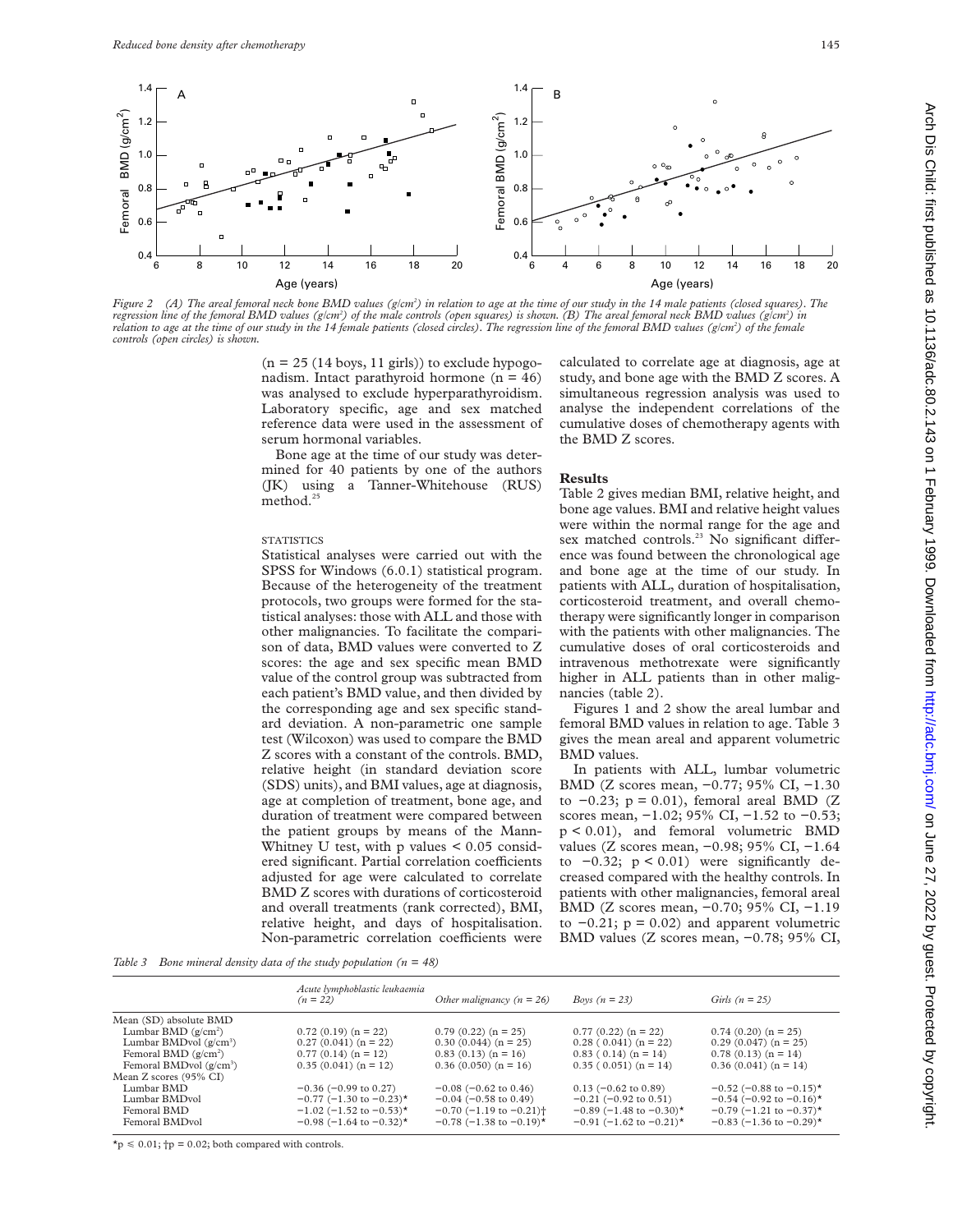

*Figure 3 (A) The areal lumbar (L2–L4) and femoral BMD values (g/cm2 ) as Z scores (SDS) in ALL (triangles) and other malignancy (OM, circles) patients at completion of chemotherapy. p values as compared with controls; horizontal lines are mean BMD values. (B) The apparent volumetric lumbar (L2–L4) and femoral BMD values (g/cm3 ) as Z scores (SDS) in ALL (triangles) and other malignancy (OM; circles) patients at completion of chemotherapy. p values as compared with controls; horizontal lines are mean BMD values.*

−1.38 to −0.19; p < 0.01) were significantly decreased compared with controls (table 3; fig 3). Lumbar BMD was significantly decreased in girls, as was femoral BMD in both boys and girls compared with controls (table 3). Among children with malignancies, no significant difference in BMD was seen between boys and girls, nor between ALL and other malignancy patients.

In the simultaneous regression analysis, no single chemotherapeutic agent showed an independent relation with the BMD values.

Days of hospitalisation correlated negatively with femoral areal and volumetric BMD (*r* = −0.48; p = 0.01 and *r* = −0.58; p = 0.002, respectively). Age at the time of the study correlated negatively with femoral volumetric BMD (*r* = −0.39; p = 0.04). Relative height correlated positively with femoral areal BMD  $(r = 0.45; p = 0.02)$ . Durations of overall and corticosteroid treatments, BMI, age at diagnosis, and bone age at cessation of treatment did not correlate with the BMDs. No difference in

BMD Z scores was found between pubertal and prepubertal patients at the time of our study.

Four patients (three girls) had primary hypogonadism according to a raised serum luteinising hormone concentration, and one girl had a compensated hypothyroidism at the time of completion of chemotherapy. Intact parathyroid hormone values were normal in 41 patients, high in four patients (two boys), and low in one boy.

## **Discussion**

We have previously demonstrated decreased BMD in adolescent and adult long term survivors of childhood ALL.<sup>11</sup> Our present cross sectional study showed that children with ALL had significantly reduced lumbar volumetric and femoral areal and volumetric bone density already at the time of completion of chemotherapy. The children with other malignancies did not differ from healthy controls in their spine measurements. However, areal and volumetric femoral bone density were low also in this group of patients. The decline in apparent volumetric BMD indicated a real deficit in bone density. Decrease in only areal BMD in children might be a result of reduced bone size, but this was not the case in our study. An estimation of the volumetric BMD has not been performed in earlier studies in children with malignancies.<sup>1-7</sup>

The pathogenesis of osteopenia in childhood malignancies has not been clarified. It has been suggested that the disease itself or components of antineoplastic treatments can impair the development of bone mass and density. $1-13$ 

Treatment of childhood malignancies consists of various multiagent chemotherapy regimens.15–22 They commonly include corticosteroids and methotrexate.<sup>15-19 26</sup> Osteoporosis is a well known complication of the prolonged use of corticosteroids. The major factor underlying corticosteroid induced osteoporosis is a decreased osteoblast activity and a decrease in the active life span of osteoblasts.<sup>27-32</sup> Corticosteroids have also been proposed to increase bone resorption as a consequence of secondary hyperparathyroidism resulting from a decrease in intestinal calcium absorption and an increase in urinary excretion of calcium.<sup>33 34</sup>

Methotrexate osteopathy has been reported in children with malignancies.<sup>8-10</sup> The mechanisms of the methotrexate effect on bone have been proposed to involve toxicity of high cellular concentrations of polyglutamate derivative resulting from the folate deficiency, $10$  and the inhibition of osteoblast proliferation as shown in cultured human osteoblasts.<sup>13</sup> In addition, other anticancer agents, which are potent cytotoxins, might potentiate the adverse effects of corticosteroids and methotrexate on osteoblasts, impairing the development of bone mass and density.

We analysed the BMD effect of the cumulative doses of those antineoplastic agents that were used in both ALL and other malignancy groups: corticosteroids, methotrexate, cyclophosphamide, cytarabine, doxorubicin, and vincristine. In simultaneous regression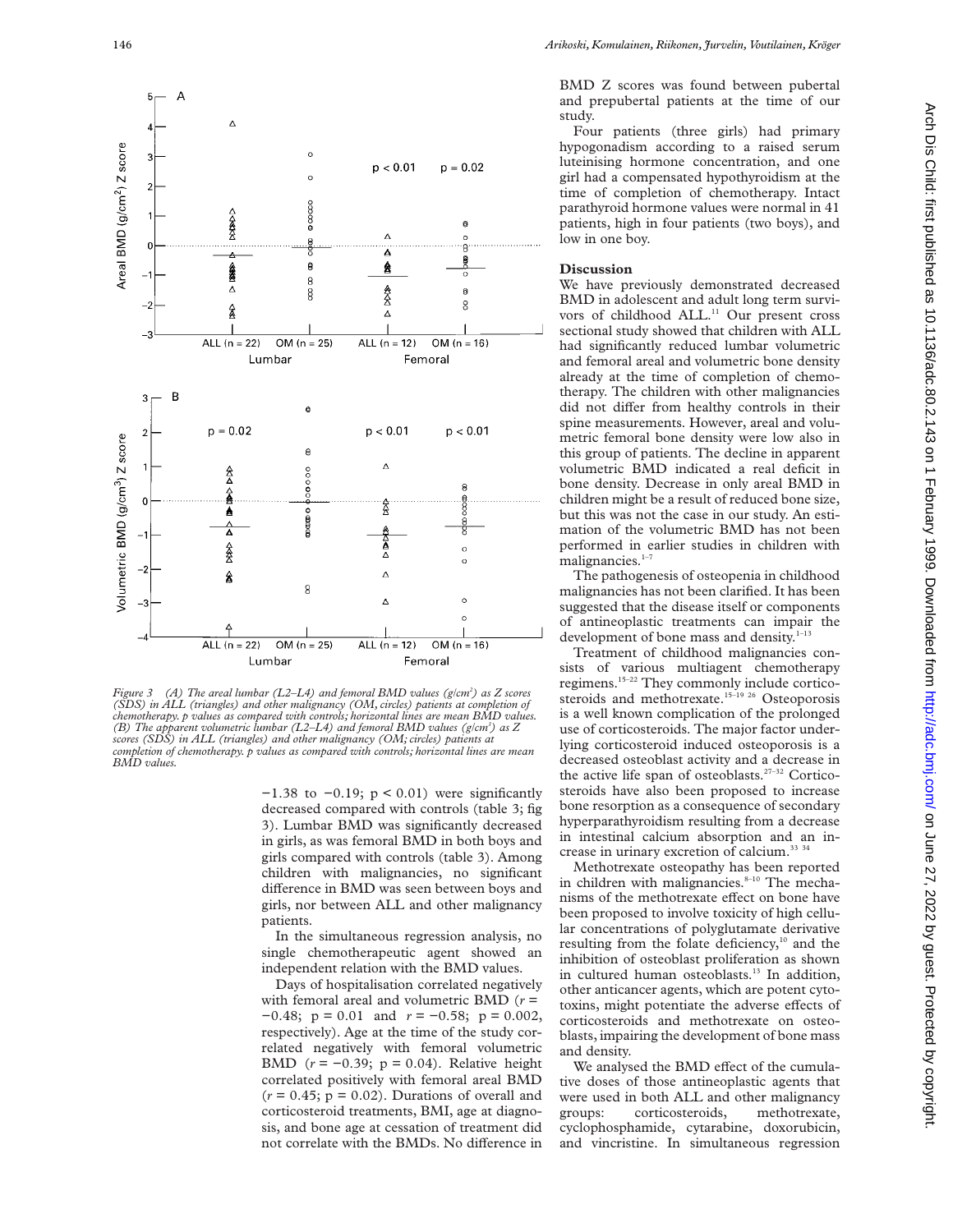analysis, none of them showed an independent correlation with BMD and neither did the duration of corticosteroid treatment correlate with BMD. The role of individual drugs in inducing changes in bone metabolism in chronic diseases is difficult to assess because the diseases themselves and other treatment components might also affect bone development.<sup>135</sup>

Local skeletal radiation causing direct bone loss, gonadal irradiation impairing production of sex hormones, and cranial irradiation leading to growth hormone deficiency might all induce disorders in bone development.<sup>6 12 36-40</sup> In our study, 10 patients had received radiotherapy, which might have affected BMD. However, the large variation in the sites and in the doses of radiotherapy combined with a variety of administered antineoplastic agents did not allow us to study the specific effect of radiation on bone mineral density.

The finding that femoral BMD was reduced in both ALL and other malignancies but that lumbar BMD was reduced only in ALL patients is interesting. The spine, which is predominantly trabecular bone, has a much more rapid bone turnover than femoral neck, which on the other hand contains more cortical bone. These two anatomical sites can hence respond in different ways in various diseases and to specific treatments.<sup>39</sup> In previous studies, the bone loss induced by corticosteroids has been shown to be most rapid in the lumbar spine.<sup>35</sup> In our study, patients with ALL had received significantly higher doses of corticosteroids for a significantly longer duration compared with patients with other malignancies. Thus, the detected reduction in lumbar BMD in ALL, but not in the other malignancies, could partly be explained by a higher susceptibility of trabecular bone to corticosteroid treatment. In addition, it has been suggested that the leukaemic infiltration and expansion of the bone marrow spaces leading to destruction of spongiosa, as well as factors secreted by the leukaemic cells, such as osteoblast inhibiting factor and parathyroid hormone related peptide, might contribute to bone loss in ALL.4

The reduction of femoral BMD in ALL but also in the other malignancies indicated that femoral BMD might become impaired even during a shorter period of treatment, possibly as a consequence of disease and treatment related hospitalisation, leading to decreased physical activity, malnutrition, and reduced body mass, factors often seen in children with malignancies. This was partly corroborated by our finding of a negative correlation between femoral BMD and duration of hospitalisation.

Calcium malabsorption, alterations in vitamin D metabolism, growth hormone deficiency, and changes in insulin-like growth factors and their binding proteins are components that might also influence bone mineral density in children with malignant diseases. $35\frac{36\frac{40-42}{2}}{20}$ Studies determining their role in bone development in childhood malignancies are underway in our unit.

In conclusion, osteopenia, osteoporosis, and pathological fractures have been observed in children with neoplasms.<sup>1-11</sup> In our study, we found reduced BMD in children with malignancies at the time of completion of chemotherapy. The reason for this reduction might be multifactorial, as discussed above.

The maximum increment rate of bone density occurs between the ages of 11 and 13 years in girls and 13 and 17 years in boys, and peak bone mass is achieved by around 20 years of age.<sup>23 24 43</sup> Most of the patients in our study had still to go through the period of maximum bone development. Thus, a follow up of BMD after completion of chemotherapy should facilitate the identification of those who might be left with impaired development of peak bone mass, and who would require specific therapeutic interventions to prevent any further decrease in their skeletal mass and to preserve their BMD.

The authors thank P Halonen for her statistical assistance. PA is grateful to Finnish Pediatric Research Foundation for financial assistance.

- 1 Halton JM, Atkinson SA, Fraher L, *et al.* Mineral homeostasis and bone mass at diagnosis in children with acute<br>lymphoblastic leukemia. *I Pediatr* 1995; 126:557–64.
- 2 Halton JM, Atkinson SA, Fraher L, *et al.* Altered mineral metabolism and bone mass in children during treatment for acute lymphoblastic leukemia. *J Bone Miner Res* 1996;**11**:1774–83.
- 3 Atkinson SA, Fraher L, Gundberg CM, *et al.* Mineral homeostasis and bone mass in children treated for acute
- lymphoblastic leukemia. *J Pediatr* 1989;**114**:793–800. 4 Nussey S, Hyer S, Brada M, *et al.* Bone mineralization after treatment of growth hormone deficiency in survivors of
- childhood malignancy. *Acta Paediatr Suppl* 1994;**399**:9–14. 5 D'Angelo P, Conter V, Di Chiara G, *et al.* Severe osteoporo-sis and multiple vertebral collapses in a child during treat-
- ment for B-ALL. *Acta Haematol* 1993;**89**:38–42. 6 Gilsanz V, Carlson ME, Roe TF, *et al.* Osteoporosis after cranial irradiation for acute lymphoblastic leukemia. *J Pediatr* 1990;**117**:238–44.
- 7 Henderson RC, Madsen CD, Davis C,*et al.* Bone density in survivors of childhood malignancies. *J Pediatr Hematol Oncol* 1996;**18**:367–72.
- 8 Schwartz AM, Leonidas JC. Methotrexate osteopathy. *Skeletal Radiol* 1994;**11**:13–16. 9 Stanisavlevic S, Barbock AL. Fractures in children treated
- with methotrexate for leukemia. *Clin Orthop* 1977;**125**: 139–44.
- 10 Meister B, Gassner I, Streif W, *et al.* Methotrexate osteopathy in infants with tumors of the central nervous system. *Med Pediatr Oncol* 1994;**242**:200–10.
- 11 Arikoski PM, Komulainen JT, Voutilainen RJ,*et al.* Reduced bone mineral density in long-term survivors of childhood acute lymphoblastic leukemia. *J Pediatr Hematol Oncol* 1998;**20**:234–40. 12 Neuhauser EBD, Wittenborg MH, Berman CZ, *et al.*
- Irradiation effects of roentgen therapy on the growing<br>spine. *Radiology* 1952;**59**:637–50.
- 13 Scheven BAA, vander Veen MJ, Damen CA, et al. Effects of methotrexate in human osteoblasts in vitro: modulation by 1,25-dihydroxyvitamin D**3**. *J Bone Miner Res* 1995;**10**:874– 80.
- 14 Lanning M, Garwicz S, Hertz H, *et al.* Superior treatment results in females with high-risk acute lymphoblastic leuke-mia in childhood. *Acta Paediatr* 1992;**81**:66–8.
- 15 Lie SO, Gustafsson G. Progress in the treatment of childhood leukemias. *Ann Med* 1992;**24**:319–23. 16 Hunger SP, Link MP, Donaldsson AA. ABVD/MOPP and
- low dose involved field radiotherapy in pediatric Hodkgin's disease. The Stanford experience. *J Clin Oncol* 1994;**12**: 2160–6.
- 17 Geyer JR, Zelter PM, Boyett JM, *et al.* Survival of infants with primitive neuroectodermal tumors or malignant<br>ependymomas of the CNS treated with eight drugs in 1<br>day: a report from the childrens' cancer group. *J Clin Oncol*<br>1994;**112**:1607–15.
- 18 Reiter A, Schrappe M, Parwaresch R, *et al.* Non-Hodgkin's lymphomas of childhood and adolescence: results of a treatment stratified for biologic subtypes and stage-a report of the Berlin-Frankfurt-Münster Group. *J Clin Oncol* 1995; **13**:359–72.
- 19 Bacci G, Picci P, Ruggieri P, *et al.* Primary chemotherapy and delayed surgery (neoadjuvant chemotherapy) for osteosarcoma of the extremities. The Instituto Rizzoli's experience in 127 patients treated preoperatively with intravenous methotrexate (high versus moderate doses) and intra arterial cisplatin. *Cancer* 1990;**65**:2539–53.